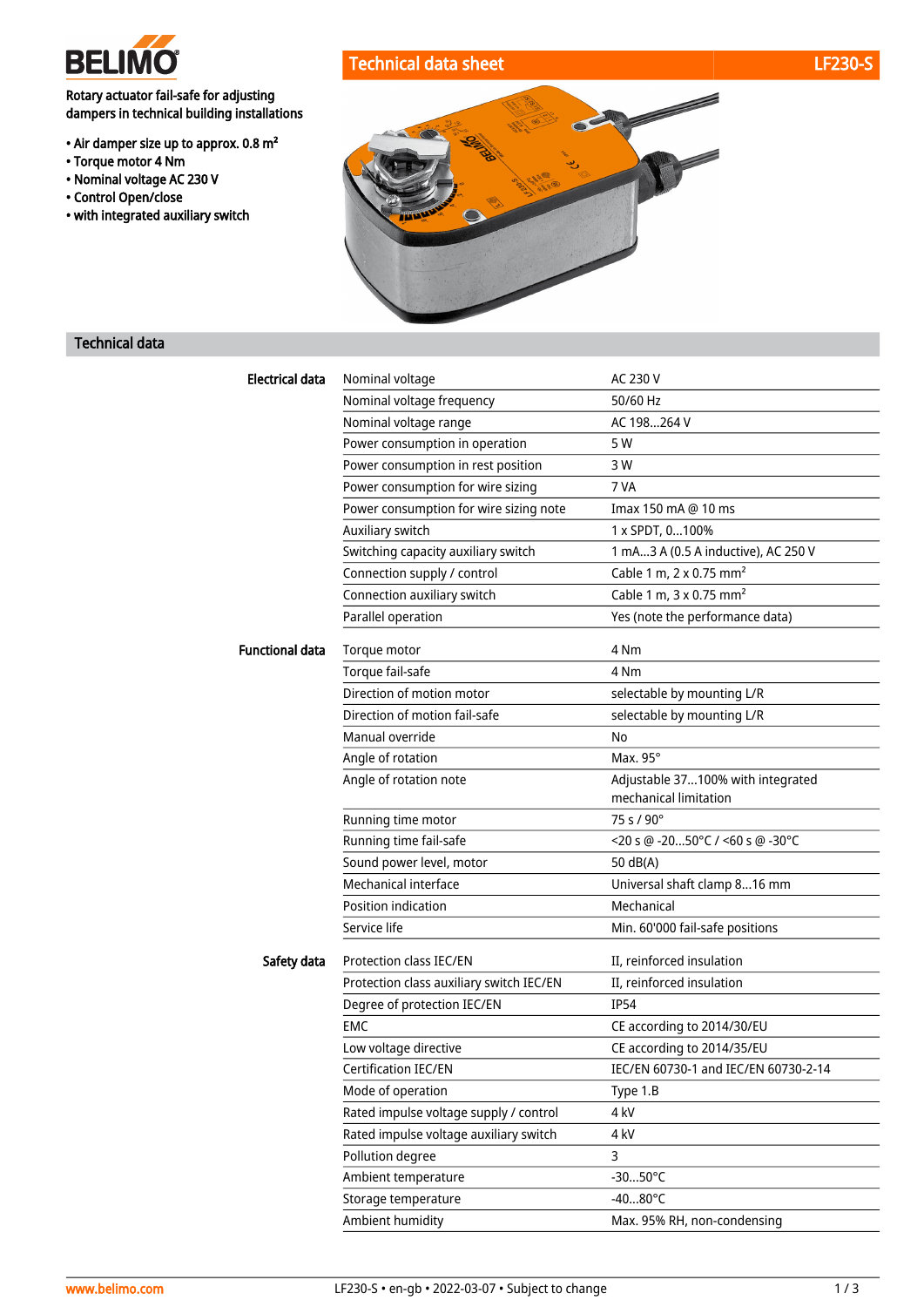

Technical data sheet LF230-S

Safety data Servicing maintenance-free

Weight Weight 1.7 kg

Safety notes

|                               | • This device has been designed for use in stationary heating, ventilation and air-conditioning<br>systems and must not be used outside the specified field of application, especially in aircraft or<br>in any other airborne means of transport.<br>• Outdoor application: only possible in case that no (sea) water, snow, ice, insolation or<br>aggressive gases interfere directly with the device and that it is ensured that the ambient<br>conditions remain within the thresholds according to the data sheet at any time.<br>• Caution: Power supply voltage!<br>• Only authorised specialists may carry out installation. All applicable legal or institutional<br>installation regulations must be complied during installation.<br>• The device may only be opened at the manufacturer's site. It does not contain any parts that<br>can be replaced or repaired by the user.<br>• Cables must not be removed from the device.<br>• To calculate the torque required, the specifications supplied by the damper manufacturers<br>concerning the cross-section, the design, the installation situation and the ventilation<br>conditions must be observed.<br>• The device contains electrical and electronic components and must not be disposed of as<br>household refuse. All locally valid regulations and requirements must be observed. |                    |  |
|-------------------------------|-----------------------------------------------------------------------------------------------------------------------------------------------------------------------------------------------------------------------------------------------------------------------------------------------------------------------------------------------------------------------------------------------------------------------------------------------------------------------------------------------------------------------------------------------------------------------------------------------------------------------------------------------------------------------------------------------------------------------------------------------------------------------------------------------------------------------------------------------------------------------------------------------------------------------------------------------------------------------------------------------------------------------------------------------------------------------------------------------------------------------------------------------------------------------------------------------------------------------------------------------------------------------------------------------------------------------------------------------------------|--------------------|--|
| <b>Product features</b>       |                                                                                                                                                                                                                                                                                                                                                                                                                                                                                                                                                                                                                                                                                                                                                                                                                                                                                                                                                                                                                                                                                                                                                                                                                                                                                                                                                           |                    |  |
| Mode of operation             | The actuator moves the damper to the operating position at the same time as tensioning the<br>return spring. The damper is turned back to the safety position by spring energy when the<br>supply voltage is interrupted.                                                                                                                                                                                                                                                                                                                                                                                                                                                                                                                                                                                                                                                                                                                                                                                                                                                                                                                                                                                                                                                                                                                                 |                    |  |
| Simple direct mounting        | Simple direct mounting on the damper shaft with a universal shaft clamp, supplied with an anti-<br>rotation device to prevent the actuator from rotating.                                                                                                                                                                                                                                                                                                                                                                                                                                                                                                                                                                                                                                                                                                                                                                                                                                                                                                                                                                                                                                                                                                                                                                                                 |                    |  |
| Adjustable angle of rotation  | Adjustable angle of rotation with mechanical end stops.                                                                                                                                                                                                                                                                                                                                                                                                                                                                                                                                                                                                                                                                                                                                                                                                                                                                                                                                                                                                                                                                                                                                                                                                                                                                                                   |                    |  |
| High functional reliability   | The actuator is overload protected, requires no limit switches and automatically stops when the<br>end stop is reached.                                                                                                                                                                                                                                                                                                                                                                                                                                                                                                                                                                                                                                                                                                                                                                                                                                                                                                                                                                                                                                                                                                                                                                                                                                   |                    |  |
| Flexible signalling           | With adjustable auxiliary switch (0100%)                                                                                                                                                                                                                                                                                                                                                                                                                                                                                                                                                                                                                                                                                                                                                                                                                                                                                                                                                                                                                                                                                                                                                                                                                                                                                                                  |                    |  |
| <b>Accessories</b>            |                                                                                                                                                                                                                                                                                                                                                                                                                                                                                                                                                                                                                                                                                                                                                                                                                                                                                                                                                                                                                                                                                                                                                                                                                                                                                                                                                           |                    |  |
|                               |                                                                                                                                                                                                                                                                                                                                                                                                                                                                                                                                                                                                                                                                                                                                                                                                                                                                                                                                                                                                                                                                                                                                                                                                                                                                                                                                                           |                    |  |
| <b>Electrical accessories</b> | <b>Description</b>                                                                                                                                                                                                                                                                                                                                                                                                                                                                                                                                                                                                                                                                                                                                                                                                                                                                                                                                                                                                                                                                                                                                                                                                                                                                                                                                        | <b>Type</b>        |  |
|                               | Auxiliary switch 2 x SPDT                                                                                                                                                                                                                                                                                                                                                                                                                                                                                                                                                                                                                                                                                                                                                                                                                                                                                                                                                                                                                                                                                                                                                                                                                                                                                                                                 | S <sub>2</sub> A-F |  |
|                               | Feedback potentiometer 200 $\Omega$                                                                                                                                                                                                                                                                                                                                                                                                                                                                                                                                                                                                                                                                                                                                                                                                                                                                                                                                                                                                                                                                                                                                                                                                                                                                                                                       | P200A-F            |  |
|                               | Feedback potentiometer 1 kΩ                                                                                                                                                                                                                                                                                                                                                                                                                                                                                                                                                                                                                                                                                                                                                                                                                                                                                                                                                                                                                                                                                                                                                                                                                                                                                                                               | P1000A-F           |  |
| <b>Mechanical accessories</b> | Description                                                                                                                                                                                                                                                                                                                                                                                                                                                                                                                                                                                                                                                                                                                                                                                                                                                                                                                                                                                                                                                                                                                                                                                                                                                                                                                                               | <b>Type</b>        |  |
|                               | Shaft extension 170 mm Ø10 mm for damper shaft Ø 616 mm                                                                                                                                                                                                                                                                                                                                                                                                                                                                                                                                                                                                                                                                                                                                                                                                                                                                                                                                                                                                                                                                                                                                                                                                                                                                                                   | AV6-20             |  |
|                               | Shaft clamp reversible, clamping range Ø1620 mm                                                                                                                                                                                                                                                                                                                                                                                                                                                                                                                                                                                                                                                                                                                                                                                                                                                                                                                                                                                                                                                                                                                                                                                                                                                                                                           | K6-1               |  |
|                               | Ball joint suitable for damper crank arm KH8 / KH10, Multipack 10 pcs.                                                                                                                                                                                                                                                                                                                                                                                                                                                                                                                                                                                                                                                                                                                                                                                                                                                                                                                                                                                                                                                                                                                                                                                                                                                                                    | KG10A              |  |
|                               | Ball joint suitable for damper crank arm KH8, Multipack 10 pcs.                                                                                                                                                                                                                                                                                                                                                                                                                                                                                                                                                                                                                                                                                                                                                                                                                                                                                                                                                                                                                                                                                                                                                                                                                                                                                           | KG8                |  |
|                               | Damper crank arm Slot width 8.2 mm, clamping range Ø1018 mm                                                                                                                                                                                                                                                                                                                                                                                                                                                                                                                                                                                                                                                                                                                                                                                                                                                                                                                                                                                                                                                                                                                                                                                                                                                                                               | KH8                |  |
|                               | Actuator arm, clamping range Ø816 mm, Slot width 8.2 mm                                                                                                                                                                                                                                                                                                                                                                                                                                                                                                                                                                                                                                                                                                                                                                                                                                                                                                                                                                                                                                                                                                                                                                                                                                                                                                   | KH-LF              |  |
|                               | Angle of rotation limiter, with end stop                                                                                                                                                                                                                                                                                                                                                                                                                                                                                                                                                                                                                                                                                                                                                                                                                                                                                                                                                                                                                                                                                                                                                                                                                                                                                                                  | ZDB-LF             |  |
|                               | Form fit adapter 8x8 mm                                                                                                                                                                                                                                                                                                                                                                                                                                                                                                                                                                                                                                                                                                                                                                                                                                                                                                                                                                                                                                                                                                                                                                                                                                                                                                                                   | ZF8-LF             |  |
|                               | Mounting kit for linkage operation for flat installation                                                                                                                                                                                                                                                                                                                                                                                                                                                                                                                                                                                                                                                                                                                                                                                                                                                                                                                                                                                                                                                                                                                                                                                                                                                                                                  | ZG-LF1             |  |
|                               | Mounting kit for linkage operation for side installation Slot width 6.2 mm                                                                                                                                                                                                                                                                                                                                                                                                                                                                                                                                                                                                                                                                                                                                                                                                                                                                                                                                                                                                                                                                                                                                                                                                                                                                                | ZG-LF3             |  |
|                               | Anti-rotation mechanism 180 mm, Multipack 20 pcs.                                                                                                                                                                                                                                                                                                                                                                                                                                                                                                                                                                                                                                                                                                                                                                                                                                                                                                                                                                                                                                                                                                                                                                                                                                                                                                         | Z-ARS180L          |  |